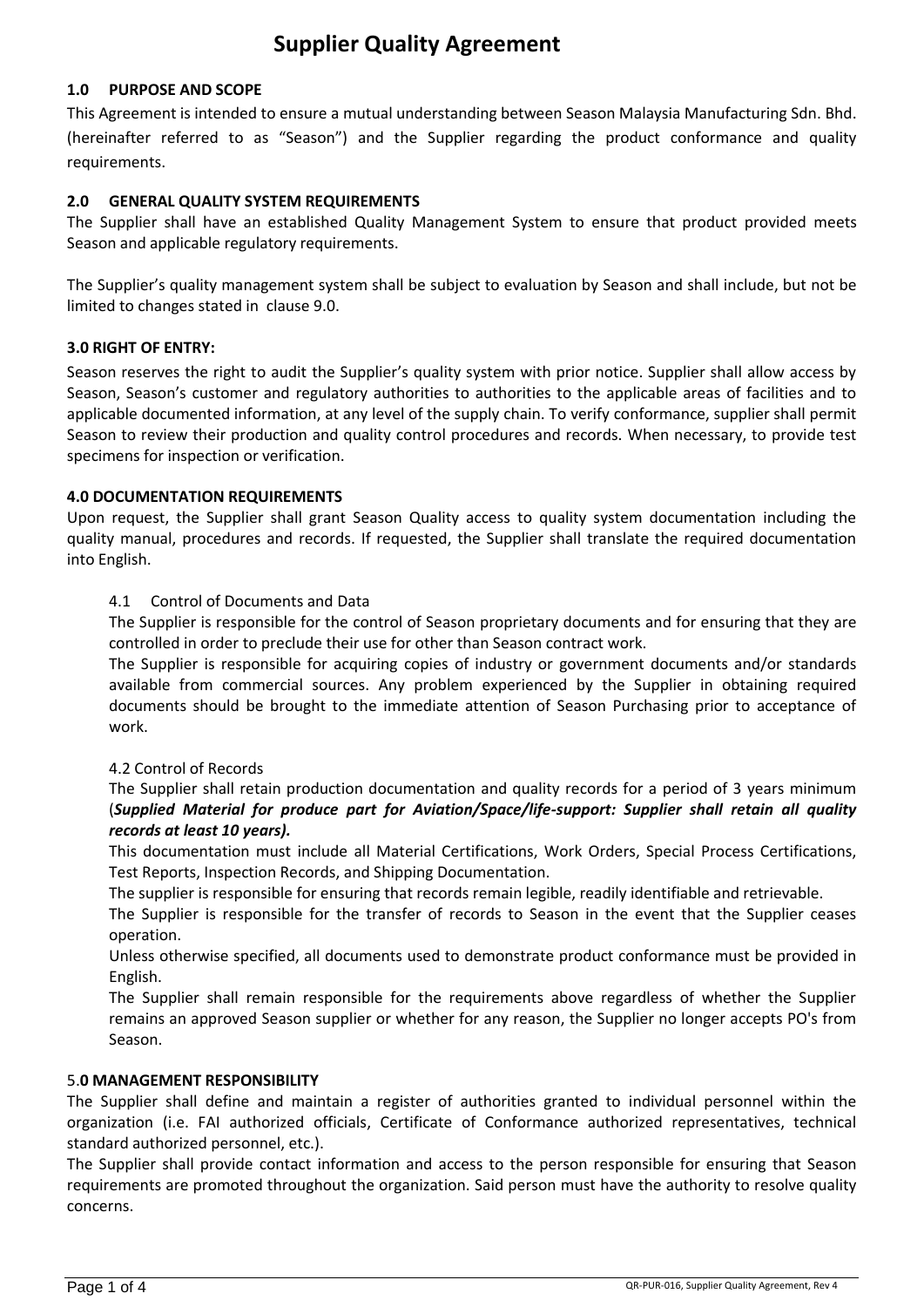## **6.0 RESOURCE MANAGEMENT**

The Supplier shall have a process to identify and perform training or promote awareness to all personnel who directly or indirectly affect product quality including:-

- − their contribution to product or service conformity;
- − their contribution to product safety;
- the important of ethical behavior conduct.

The Supplier shall maintain records of this training (including On-The-Job training). These records shall be made available for review upon request.

# **7.0 PRODUCT REALIZATION**

7.1 Planning of Product Realization

Prior to acceptance of Order, the Supplier shall determine their ability to meet all PO requirements including the manufacture and inspection of all specified design characteristics.

# **7.2 Customer Related Processes**

All documents including drawings, electronic design approved data & specifications are considered part of the PO requirements when specified directly on the PO or in documents referenced by the PO.

All communications related to the fulfillment of PO requirements shall be carried out through Season Sourcing & Purchasing in writing. Communication associated with quality issues including but not limited to nonconformities, corrective action and supplier assessment activities shall be carried out with both Season Sourcing & Purchasing and Season Quality included on all communications.

# 7.3 Control of Externally Provided Processes, Products, and Services

The Supplier is responsible for ensuring that product scheduled for delivery to Season from sub-tier suppliers (including Season specified suppliers) complies with all applicable provisions of drawing, specifications, and other requirements of the Season PO.

The Supplier shall maintain an Approved Vendor List (AVL). Criteria shall be established for sub-tier suppliers to achieve and maintain an approved status.

The Supplier shall flow down all applicable product, regulatory, and quality requirements (including requirements for traceability, documentation, and software) to the Supplier's sub-tiers. The Supplier is responsible for ensuring and validating the compliance of the Supplier's sub-tiers and maintaining documented evidence of such per section 4.0.

For Aviation, Space, or Defense parts, the Supplier shall implement a process for the validation of raw material certifications (i.e. mill reports, etc). The process of selection and testing must be defined. Said testing shall be performed at no additional charge to Season. Dependent upon the material type, validation may include material composition testing, hardness and conductivity testing, flammability testing, etc. All testing used for validation must be conducted by certified third parties. Records of the validation shall be retained

## **7.4 Production and Service Provision**

The Supplier shall employ a system for controlling, documenting and maintaining required product quality throughout the manufacturing process whether performed by the Supplier or the Supplier's sub-tiers

# **7.4.1 First Article Inspection**

The Supplier is responsible for completing a First Article Inspection Report (FAIR) prior mass production. Season reserves the right to have the first article inspection performed by a Season representative at the Supplier's facility. Should the initial submission be found discrepant, additional samples may be requested following correction of the cause of discrepancy by the Supplier.

Season approval of an FAIR shall not relieve the Supplier of the responsibility for meeting all specifications and requirements on future shipments of the same product. Where multi-cavity tools are used, an FAIR documenting the production results from each cavity must be completed.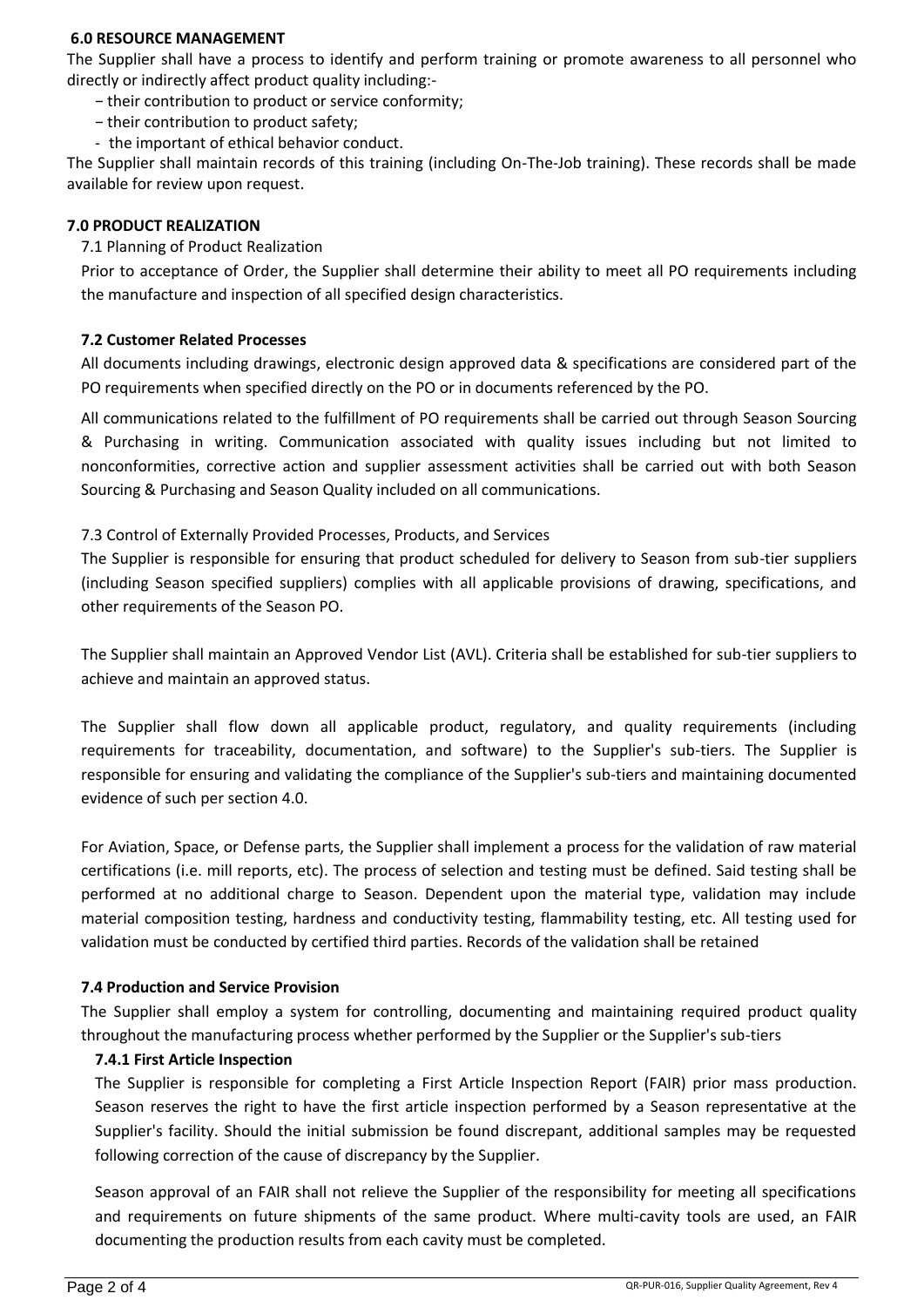# **7.5 Identification and Traceability**

The Supplier is responsible to maintain Identification and traceability of product and materials through all stages of production processing sources. Supplier's system shall ensure that products are traceable back to the raw material batch or lot from which they were made, including traceability to the source mill. Supplier's system shall also provide means to trace where raw materials have been used.

# **7.6 Preservation of Product**

The Supplier's quality system shall ensure that items shipped are effectively preserved, protected, and packaged to guard against damage, degradation or loss during shipment.

This is to be accomplished in accordance with best commercial practices unless otherwise specified on the PO or contract. The supplier shall implement production and packaging practices that ensure detection and removal of foreign objects and debris.

Age sensitive materials or products must be properly identified and labeled to ensure product conformity including necessary environmental conditions. Shipping documentation for age sensitive materials must include date of manufacture and expected product life or expiration date.

# **7.7 Control of Monitoring and Measuring Equipment**

Season shall be notified of any potential nonconformities resulting from equipment used to verify or validate the conformance of product found to be out of calibration.

# **8.0 MONITORING AND MEASUREMENT**

# **8.1 Certificate of Conformance (C of C)**

For specified parts by Season, the Supplier must submit with each shipment, a written statement signed and dated by an authorized representative certifying that items or services provided are in accordance with specified requirements, and stating that the manufacturer has objective evidence of compliance to applicable specifications on file, traceable to the material/equipment supplied and available for review upon request. For product, the C of C must include the following:

- Supplier's Name
- Supplier's Physical Address (including country of manufacture)
- Customer's Name
- PO Number
- Part Number & Revision Level
- Part Name (as identified on the print)
- Quantity of Parts Shipped
- Name and Signature of Authorized Representative
- Raw material used (for UL)
- And other specified requirements e.g. burn certification for Aviation, Space, or Defense parts.

# **8.2 Non-Conformances Control:**

# **8.2.1 Nonconforming Product Discovered**

In the event, non-conformance products that do not meet specifications are received by Season, a Supplier Corrective Action Report (SCAR) will be sent. Supplier is expected to respond within 7 working days with corrective and/or preventive actions. Supplier shall notify Season of nonconforming product through official document. Supplier can request Season's approval for nonconforming product disposition.

# **8.2.2 Notification of Delivered Nonconforming Product:**

In case of any findings that nonconforming products have been or possibly been delivered, Supplier shall be responsible to notify Season within 24 hours of the discovery, if possible, by a phone call, with a follow-up by email notification, ensuring Season received the notification promptly, for Season to take immediate containment plan.

Formal written Report shall be submitted as per below:

Material for Aerospace application: within 7 days

Material for non-Aerospace application: within 14 days